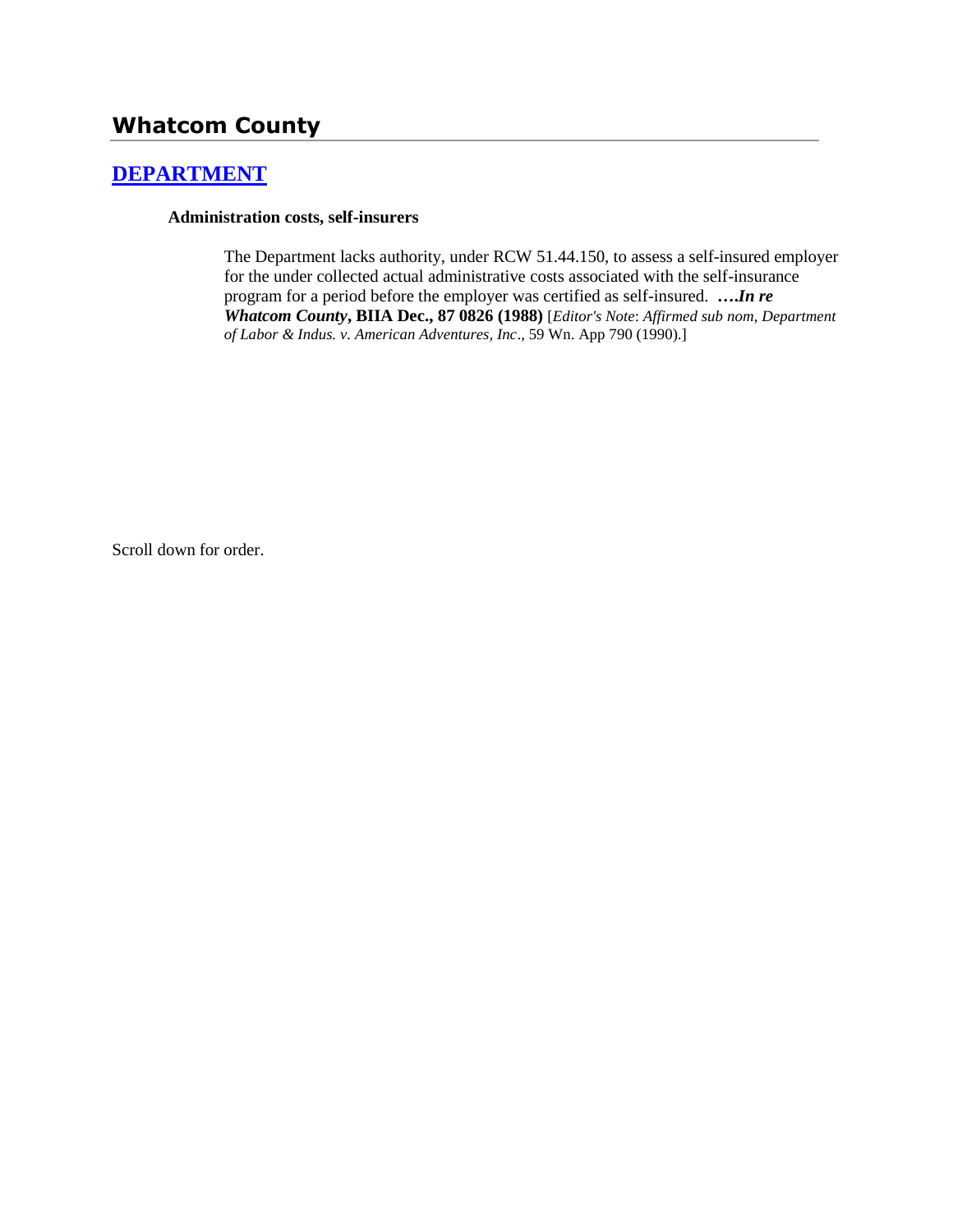#### **BEFORE THE BOARD OF INDUSTRIAL INSURANCE APPEALS STATE OF WASHINGTON**

**)**

**IN RE: WHATCOM COUNTY ) DOCKET NO. 87 0826**

**FIRM NO. 700,353 ) DECISION AND ORDER**

APPEARANCES:

Self-Insured Employer, Whatcom County, by Rolland, O'Malley & Williams, per Wayne L. Williams

Department of Labor and Industries, by The Attorney General, per Jerome E. Westby, Assistant

This is an appeal filed by the self-insured employer on March 18, 1987 from an order of the Department of Labor and Industries dated February 25, 1987 which denied Whatcom County's request for refund of administrative assessment in the amount of \$ 1,398.76. **REVERSED AND REMANDED**.

## **DECISION**

Pursuant to RCW 51.52.104 and RCW 51.52.106, this matter is before the Board for review and decision on a timely Petition for Review filed by the self-insured employer to a Proposed Decision and Order issued on March 30, 1988 in which the order of the Department dated February 25, 1987 was affirmed.

The issue to be determined is whether the Department may, as a part of an assessment for the costs of administering the self-insurance program, require a self-insured employer which became self-insured on January 1, 1984 to pay a proportionate share of the undercollected actual administrative costs for the administration of self- insurance program during the prior years of 1982 and 1983, when this employer was insured with the state fund. The Industrial Appeals Judge determined that the Department was so authorized.

Our review of the applicable law convinces us that the Department improperly charged Whatcom County with self-insurance administrative costs incurred prior to 1984, when no portion of those costs were actually incurred by or on behalf of this employer. The administrative costs were incurred on behalf of those employers which were self- insured prior to 1984, and such costs should have been borne by those self-insurers alone.

Whatcom County became certified as a self-insured employer on January 1, 1984. Prior to that date, the employer was insured with the state fund. During 1983 the employer's premium payments to

1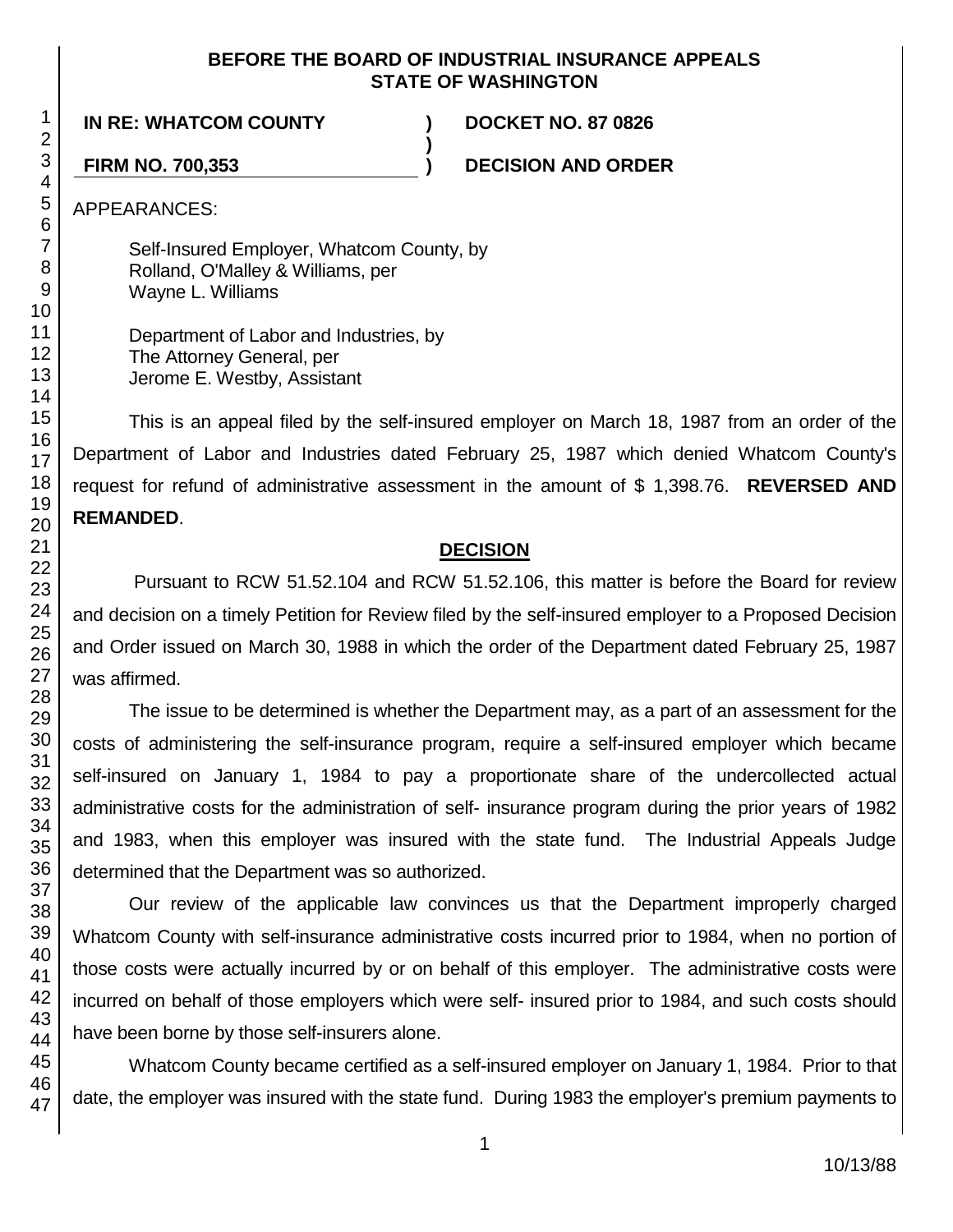the state fund included a portion attributable to state fund administrative costs. As a condition of certification as a self-insured employer, this employer was required to make up a share of a deficit in the state fund, in the amount of \$ 1,945.39, a portion of which was attributable to administrative costs.

The Department's authority to assess self-insurers for administrative costs is contained in RCW

51.44.150 which provides as follows:

The director shall impose and collect assessments each fiscal year on all self-insurers in the amount of the estimated costs of administering their portion of this title during such fiscal year. The time and manner of imposing and collecting assessments due the department shall be set forth in regulations promulgated by the director in accordance with chapter 34.04 RCW.

## Pursuant to this statute, the Department has adopted WAC 296-15-060 which provides as follows:

(1) Assessments levied by the department against each self-insurer shall be based on the self- insured employer's proportionate share of the administrative costs determined to be attributable to self-insurers, including expenses of the Safety Division, the Industrial Insurance Division, the University of Washington Environmental Research Facility, the Board of Industrial Insurance Appeals, appeals expenses, and other general administrative expenses.

(2) The director shall determine the assessment rate annually, prescribing the self-insured employer's share of the attributable costs determined pursuant to the provisions of subsection (1). For employers who have been covered under the Workers' Compensation Act for a period of less than two full calendar years, the assessment rate shall be a percentage of the premium which would have been collected at manual rate had the self-insurer been covered by the state fund. For employers who have been subject to the provisions of the Workers' Compensation Act in excess of two calendar years, the administrative assessment rate shall be a percentage of the payments made on all claims involving the self-insured employer....

The Supreme Court has had the opportunity to review this statutory provision and the administrative regulation in the case of Crown Zellerbach v. Department of Labor and Industries, 98 Wn.2d 102 (1982). At issue in that case was the Department's ability to assess self- insured employers for the administrative costs of claims incurred while the employer was insured with the state fund. In reaching its decision, the court was faced with precisely the same question as is before us, namely, whether the statutory language "their portion of this title" refers to self-insurers as a group or to the individual self-insured employers. The court stated:

1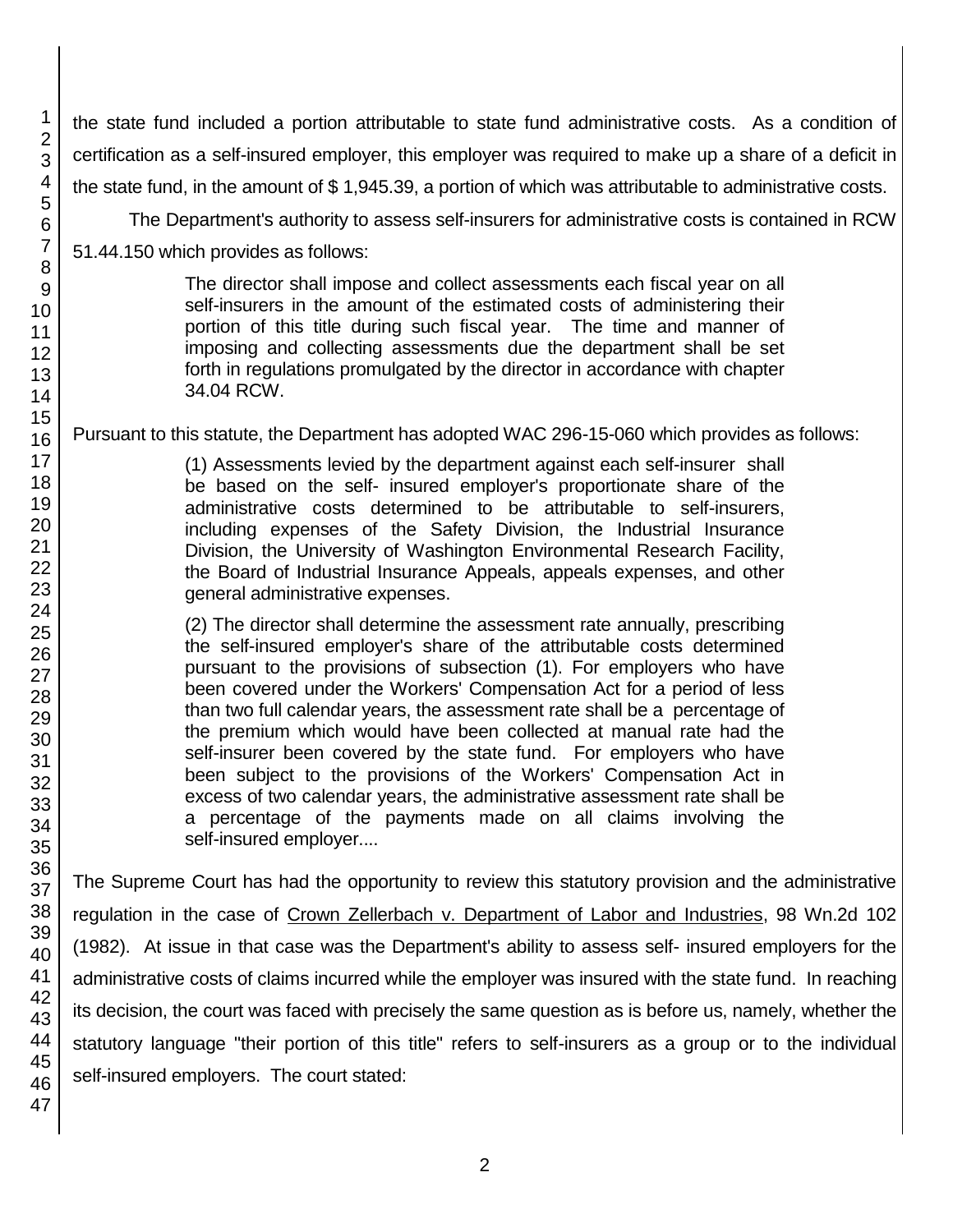We read the language, however, as referring to the individual self-insured employers. Each self- insured employer must be responsible for the estimated total costs of administering its part of the Industrial Insurance Act -- self-insured and prior continuing state fund claims.

Crown Zellerbach, at 107. Based upon the Supreme Court's construction, it appears clear that Whatcom County is only responsible for administrative costs associated with the self-insurance program, which in some way might be attributed to this particular employer's activities in its self-insured capacity. The Department, in making assessments, is entitled to wide latitude, and it is not required that an assessment determine with exactitude a particular employer's responsibility. It is the responsibility of the employer to show that there is no reasonable basis for the assessment. We find no authority, however, to authorize the Department to assess this self-insured employer for administrative costs associated with the self-insurance program, which are in no way attributable to its own activities as a self-insured employer. Obviously, there were no self-insured administrative costs attributable to this employer prior to January 1, 1984 when Whatcom County was certified as a self-insured employer. This employer therefore cannot be assessed for the actual costs of administration of the self-insurance program incurred in 1982 and 1983. The Department order must be reversed and Whatcom County refunded the amount of \$ 1,398.76.

# **FINDINGS OF FACT**

- 1. On February 25, 1987 the Department issued an order indicating that a review of the evidence disclosed no error or injustice in the method of calculating the administrative assessment for 1984 and the request for refund by Whatcom County in the amount of \$ 1,398.76 was denied. On March 18, 1987 the Board of Industrial Insurance Appeals received a notice of appeal from the February 25, 1987 Department order. On March 27, 1987 the Board issued an order granting the appeal, assigned it Docket No. 87 0826, and directed that proceedings be held on the issues raised by the appeal.
- 2. Whatcom County was certified as a self-insured employer on January 1, 1984.
- 3. Prior to becoming self-insured, this employer was required to make up a share of a deficit or insufficiency in the state fund, in the amount of \$ 1,945.39, a portion of which was attributable to administrative costs.
- 4. After Whatcom County was certified as a self- insured employer on January 1, 1984, the Department assessed Whatcom County for undercollection of actual costs attributable to administration of the self-insurance program during the years 1982 and 1983, when this employer was insured with the state fund, in the amount of \$ 1,398.76.